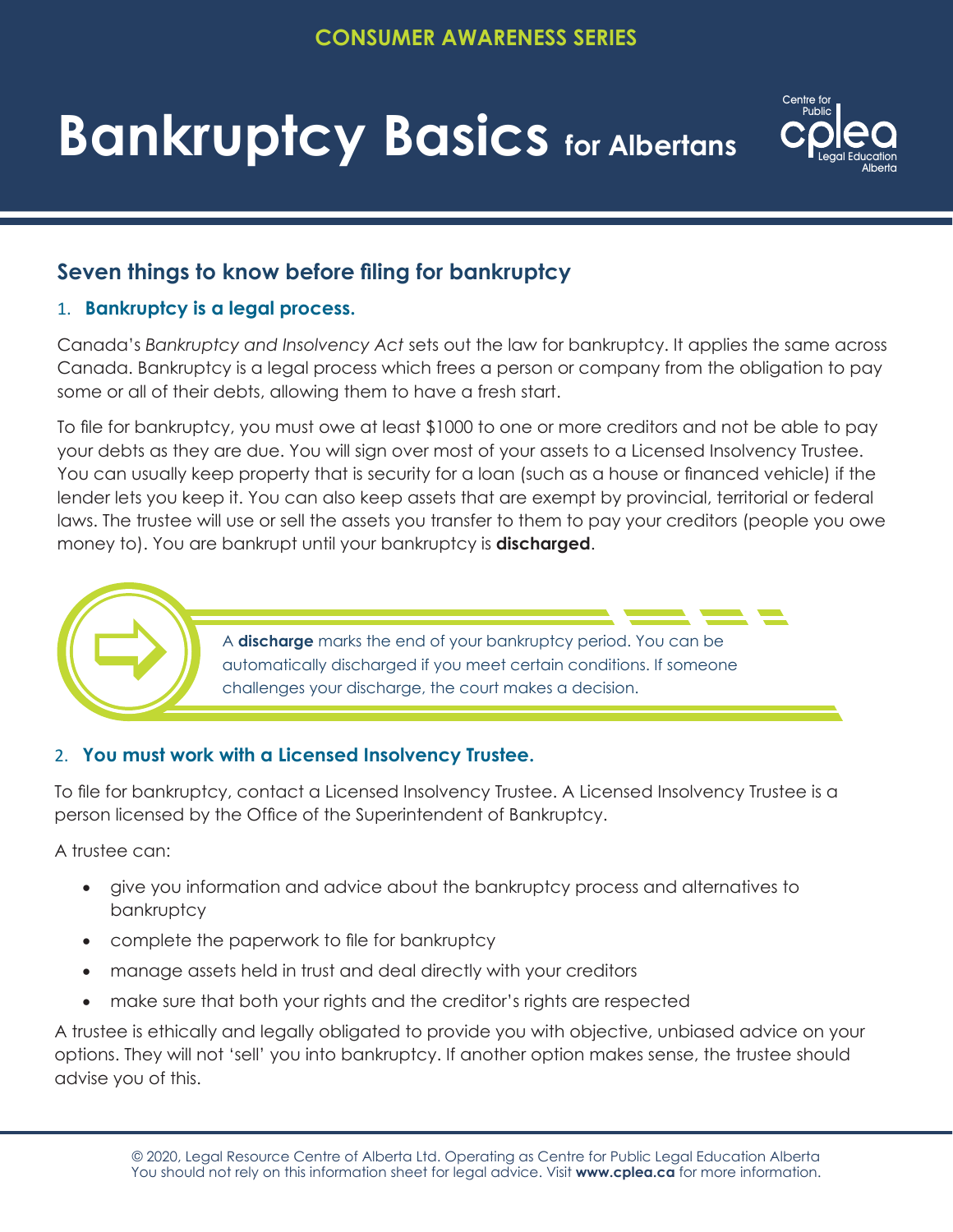**To find a Licensed Insolvency Trustee** near you, visit the Government of Canada's website: **https://www.ic.gc.ca/app/scr/tds/web/**

If a Licensed Insolvency Trustee will not accept your case or if you cannot afford to hire a trustee, contact the Office of the Superintendent of Bankruptcy Canada's **Bankruptcy Assistance Program**.

#### 3. **Bankruptcy lasts at least nine months.**

The length of your bankruptcy depends on many things. The shortest time is nine months.

You can be automatically discharged after nine months if:

- This is your first bankruptcy, and you cooperate with the trustee.
- Your surplus income is less than \$200 per month.
- Your creditors, the Superintendent of Bankruptcy or your trustee do not oppose your discharge. (They may oppose your discharge if you do not fulfil your duties or if you were not honest during the process.)
- You received credit counselling.

**Surplus income** is income above the threshold amount set by the Office of the Superintendent of Bankruptcy for your family size. If your surplus income is more than \$200 per month, you must pay your trustee 50% of the surplus amount. This money is added to your bankruptcy estate, and either divided among your creditors or used to cover the costs of your bankruptcy.

The following can extend the length of your bankruptcy:

- Surplus income payments
- One or more previous bankruptcies
- If you owe more than \$200,000 of personal income tax debt representing 75% or more of your total unsecured debt
- Failure to complete one or more duties
- Opposition to your discharge by your creditors, your trustee or the Superintendent of **Bankruptcy**

Your bankruptcy can last for up to 36 months if it is your second bankruptcy and you have surplus income greater than \$200 per month.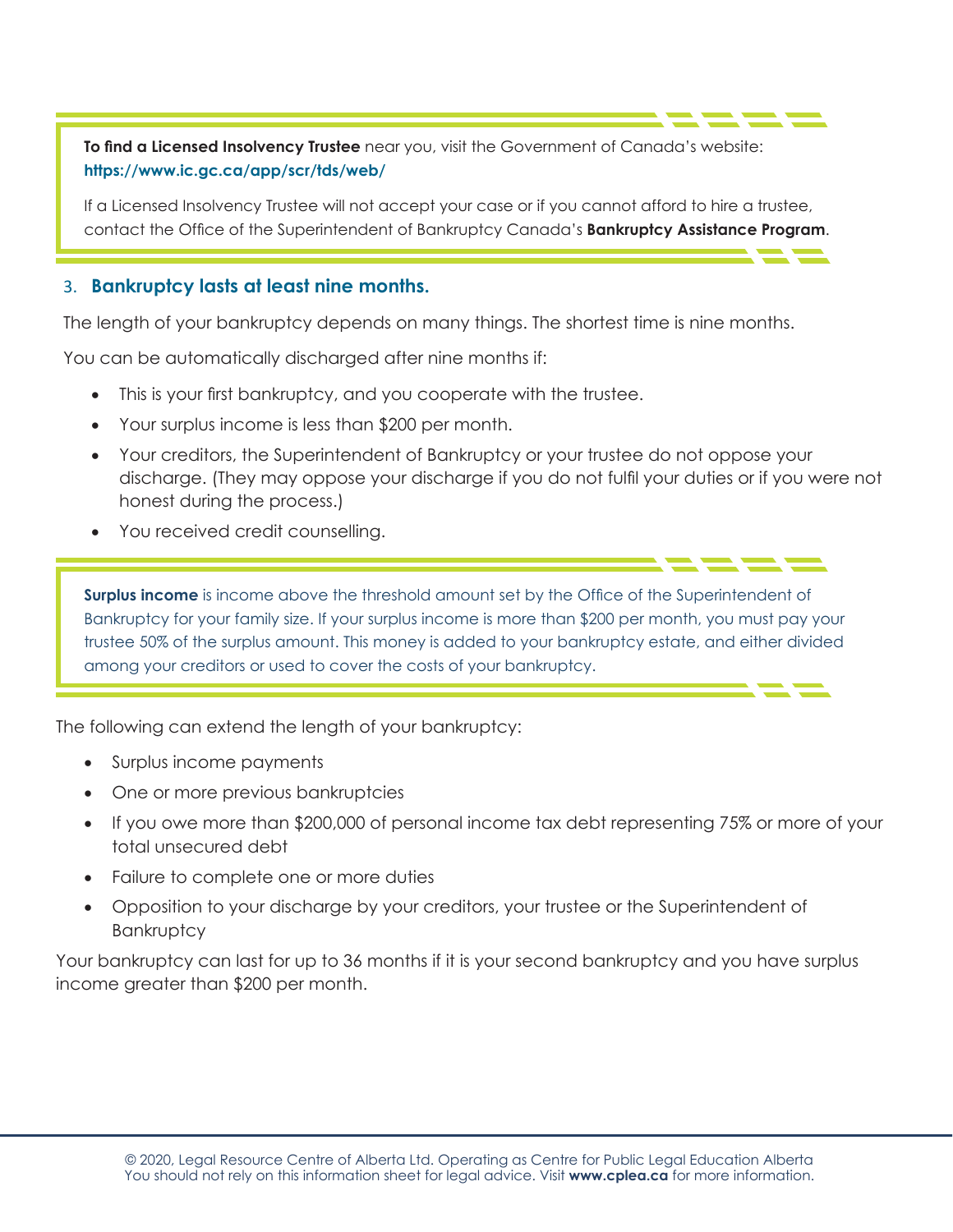### 4. **You have duties to fulfill as a bankrupt.**

As a bankrupt, you must:

- Be honest with your trustee
- Tell your trustee about all of your assets (property and money) and liabilities (debts)
- Tell your trustee about any property that you sold or transferred (disposed of) in the past few years
- Give the trustee all of your credit cards
- Attend a meeting of your creditors (if your creditors request a meeting)
- Attend two counselling sessions
- Notify your trustee in writing of any address changes
- Attend an examination at the Office of the Superintendent of Bankruptcy (if required)
- Help the trustee as needed in administering your estate
- Pay the trustee's fees
- Each month, give your trustee a copy of your pay stubs and proof of other income
- Make surplus income payments (if required)

Not fulfilling your duties can extend your bankruptcy.

# 5. **Bankruptcy does not necessarily cover all of your debts.**

Bankruptcy does not discharge you from all types of debts. You continue to owe some debts during and after your bankruptcy. The following debts are not covered by bankruptcy:

- support payments (child, spousal or partner)
- student loans (if you stopped being a student less than seven years ago)
- court-ordered fines or penalties
- debts arising from fraud

Bankruptcy usually does not affect secured debts, such as a mortgage or vehicle financing. A secured loan means the lender requires the borrower to use its property as collateral for the debt. If the borrower defaults on the loan, the lender can seize the property. It can use the property to repay the loan. If you can afford monthly payments while bankrupt, you may be able to make an agreement with the secured creditor. However, declaring bankruptcy is usually an act of default under a mortgage and can trigger the foreclosure process (though the lender can choose not to foreclose if you are making payments). Talk to a Licensed Insolvency Trustee for more information and advice.